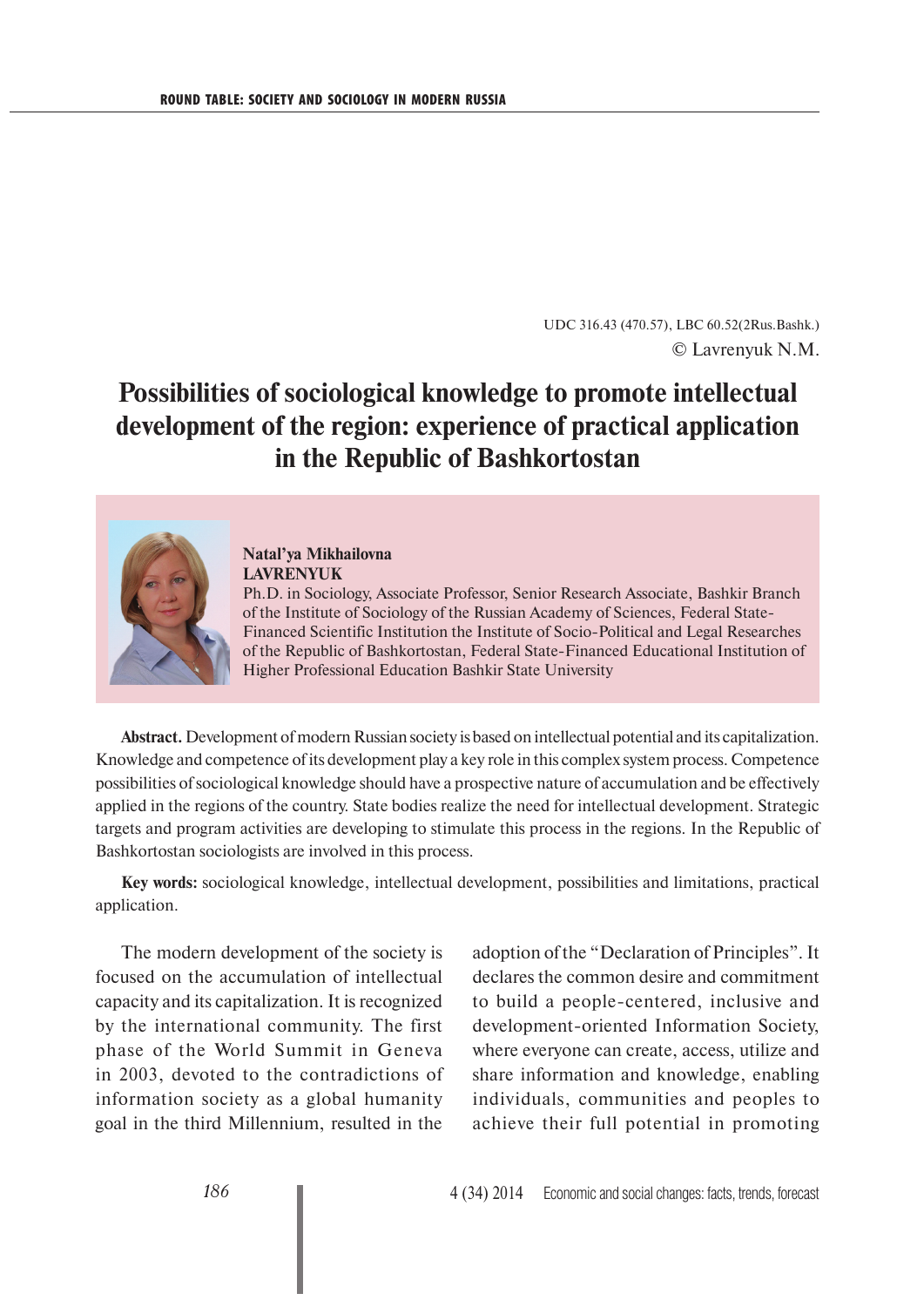their sustainable development and improving their quality of life [1, p. 59-87]. People's social activity is becoming more intelligent. Knowledge becomes the main resource of human development. Being applied in the practical sphere in order to obtain economic, political, cultural, scientific-technological and social effect, it turns into innovations that stimulate the growth of new knowledge. Thus, the triad "knowledge–money–knowledge" is implemented in the society.

As sociological knowledge is to objectively correspond to, and sociological imagination is to stay ahead of the development processes of society, we should have the mechanism to attract investments in sociology, boost sociological knowledge and promote its transformation into sociological innovations that will lead to a new round. In this process there are certain limitations at all stages.

The possibilities of sociological knowledge give an opportunity to study, predict and design intellectual development. The uniqueness of cognitive sociological experience lies in the potential of retrospective and prospective study of complex phenomena in the framework of the self-developing professional competencies of sociologists. The limit of professional competences is enclosed in the phenomenon of their half-disintegration and the sociologists' ability for analysis, diagnosis and forecast. Despite a certain universality of sociological knowledge, the sociologists in the regions know their specifics and development characteristics better.

The Republic of Bashkortostan is a RF subject, located at the crossroads of Europe and Asia, rich in natural, infrastructural, human, social, cultural and other resources.

Over the last hundred years in the region, as in the country as a whole, the educational potential of the adult population has been developing. According to the 2010 census, the education level of the adult population has been growing, but the average growth rate is lower than in Russia and the Volga Federal District.

There is a gap between intellectual potential and its capitalization, as in the Republic of Bashkortostan there is asymmetry between the innovative activity of economic entities (position in the top ten regions of the Russian Federation) and the creation of advanced technologies and their use (position in the fourth ten regions of the Russian Federation) [2].

The sociologists of the Republic of Bashkortostan contribute to the intellectual development of the population. The rise of social science in the republic is associated with N.A. Aitov, who created a sociological laboratory at Ufa Aviation University in the early 1960s. On the initiative of Professor Dzh.M. Gilyazitdinov, the applicants of Bashkir State University can be admitted to a specialist program in Sociology since 1991 and a master degree program in Sociology since 1997. By 2000 the region has had four Dissertation Councils awarding degrees of Doctor of Sociology and Ph.D. in Sociology: three – in Bashkir State University, one – in Ufa State Aviation Technical University. All this contributes to the development of human potential in the field of sociology. Nowadays there are a number of sociological schools in universities and scientific institutions of the republic. In addition to social and liberal training, theoretical and applied sociological research is carried out, its results are published.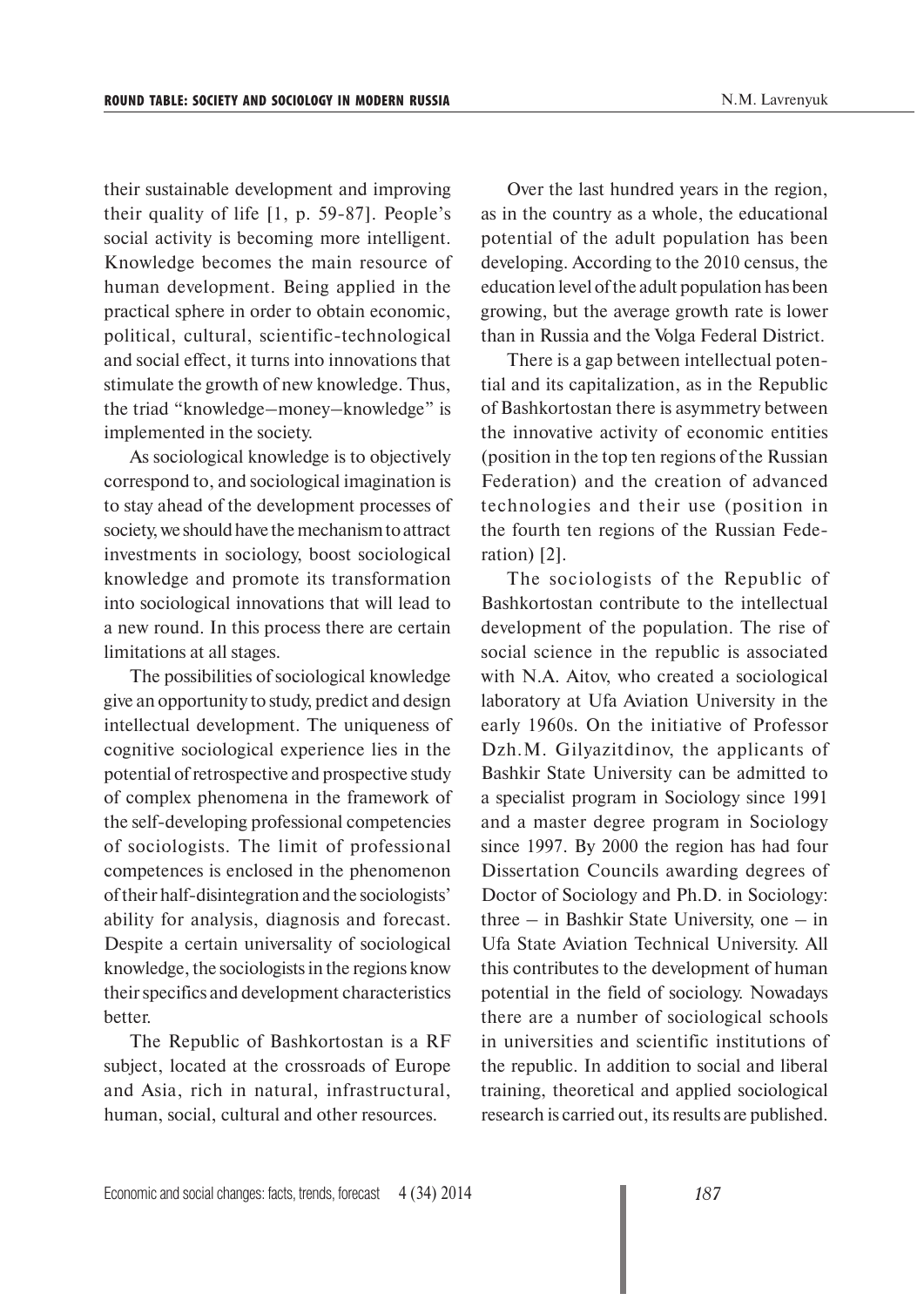There are research-to-practice conferences and other events of international, national, interregional and republican level. Expertssociologists participate in the development of state programs and strategies.

The possibilities of sociological knowledge and competencies of sociologists are implemented to promote intellectual development of the region. The Regional Centre for Innovation and employees of the Social Engineering Sector of the Center for the Study of Human Potential at the Institute of Socio-Political and Legal Researches of the Republic of Bashkortostan in November 2012 initiated the drafting of the strategy for the development of intellectual property market in the Republic of Bashkortostan. The Ministry of Industry and Innovation Development of the Republic of Bashkortostan formed the Advisory Council and the working group, but after several meetings the work was discontinued. The development of the state document "from below" did not succeed.

In January 2014 due to the Decision of the Intellectual Property Council for Chair of Federation Council and Article II "On the development and submission for approval to the Government of the Republic of Bashkortostan of the draft program "Development of the intellectual property market in the Republic of Bashkortostan for 2014–2030", list of the Government decrees adopted at the session "On the development of science in the Republic of Bashkortostan" (December 18, 2013), participation of colleagues from the Republic of Tatarstan, a draft concept of the subprogram for development of the intellectual property market in the Republic of Bashkortostan was developed.

The concept is aimed at forming an ideology of development of the program "Formation and development of the intellectual property market in the Republic of Bashkortostan". It pursues a number of objectives.

The goals are connected with the analysis of the level of development of the regional intellectual property market, with the elaboration of the system principles to foster innovation performance on the basis of intellectual property commercialization, with the formation of the approaches to create the system of intellectual property use, with the development of the infrastructure model and the staffing of market development, with the modelling of state-market intellectual property management and legal regulation, with the design of the mechanism to monitor the establishment and development of the intellectual property market.

Despite the mention of the development of intellectual property market in several legal documents of the Republic of Bashkortostan, which have already been adopted and are being implemented or developing ("Promotion of innovative activity in the Republic of Bashkortostan", "Strategy for investment development of the Republic of Bashkortostan to 2020", the project "Strategy for development of scientific and innovation activity in the Republic of Bashkortostan to 2020", "Development of industry and increase in its competitiveness for 2014–2020" (currently is not developed), it is not clear, part of which program the subprogram "Formation and development of intellectual property market in the Republic of Bashkortostan" will be.